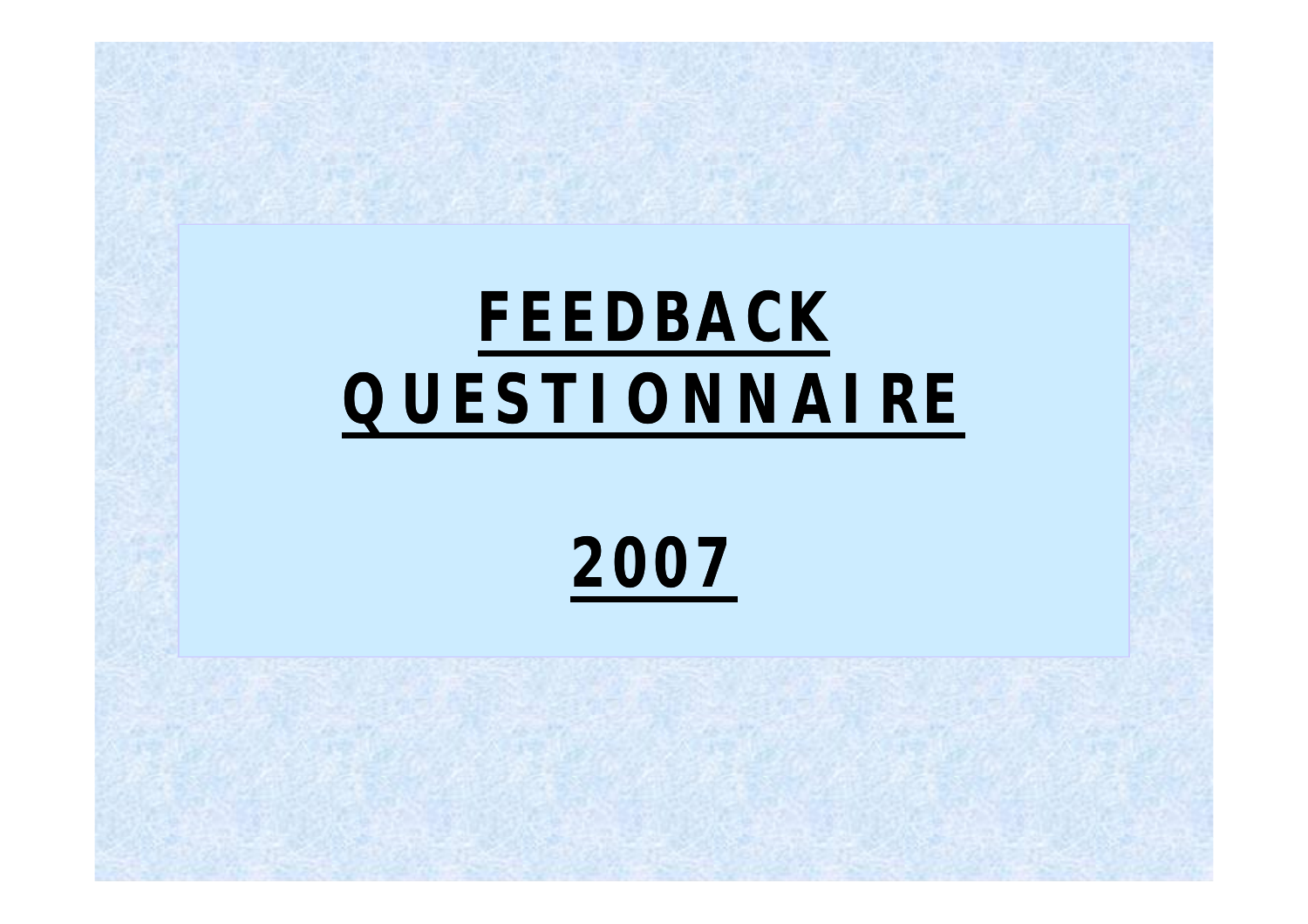# **Design**

- Frequency of samples
- Sample volume
- Appropriateness of analyte concentrations
- Adequacy of the report
- Website display
- Usefulness of annual report
- Value for money
- Billing arrangements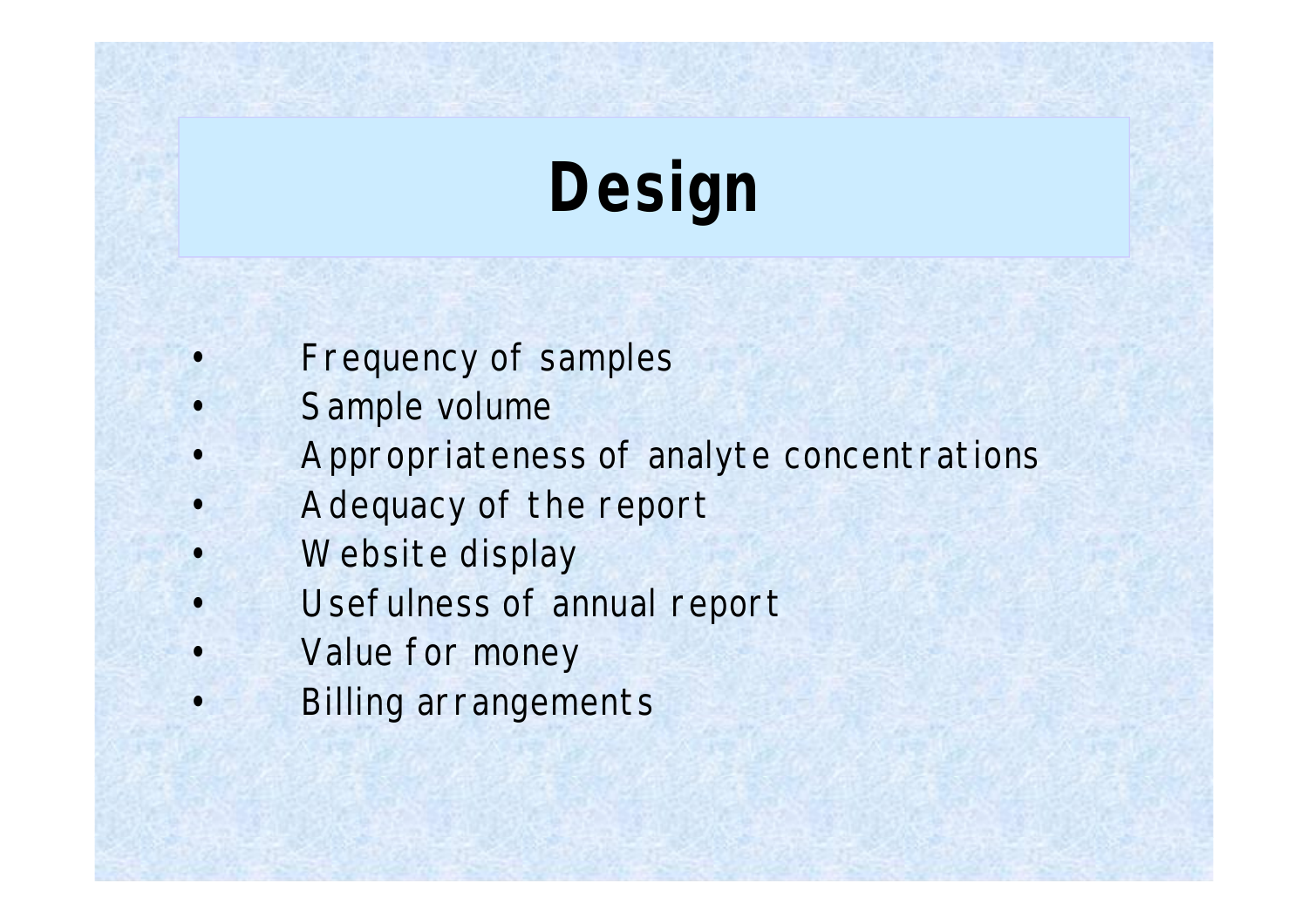# **Scoring**

 **2 3 4** - Excellent - Good - Poor - Very poor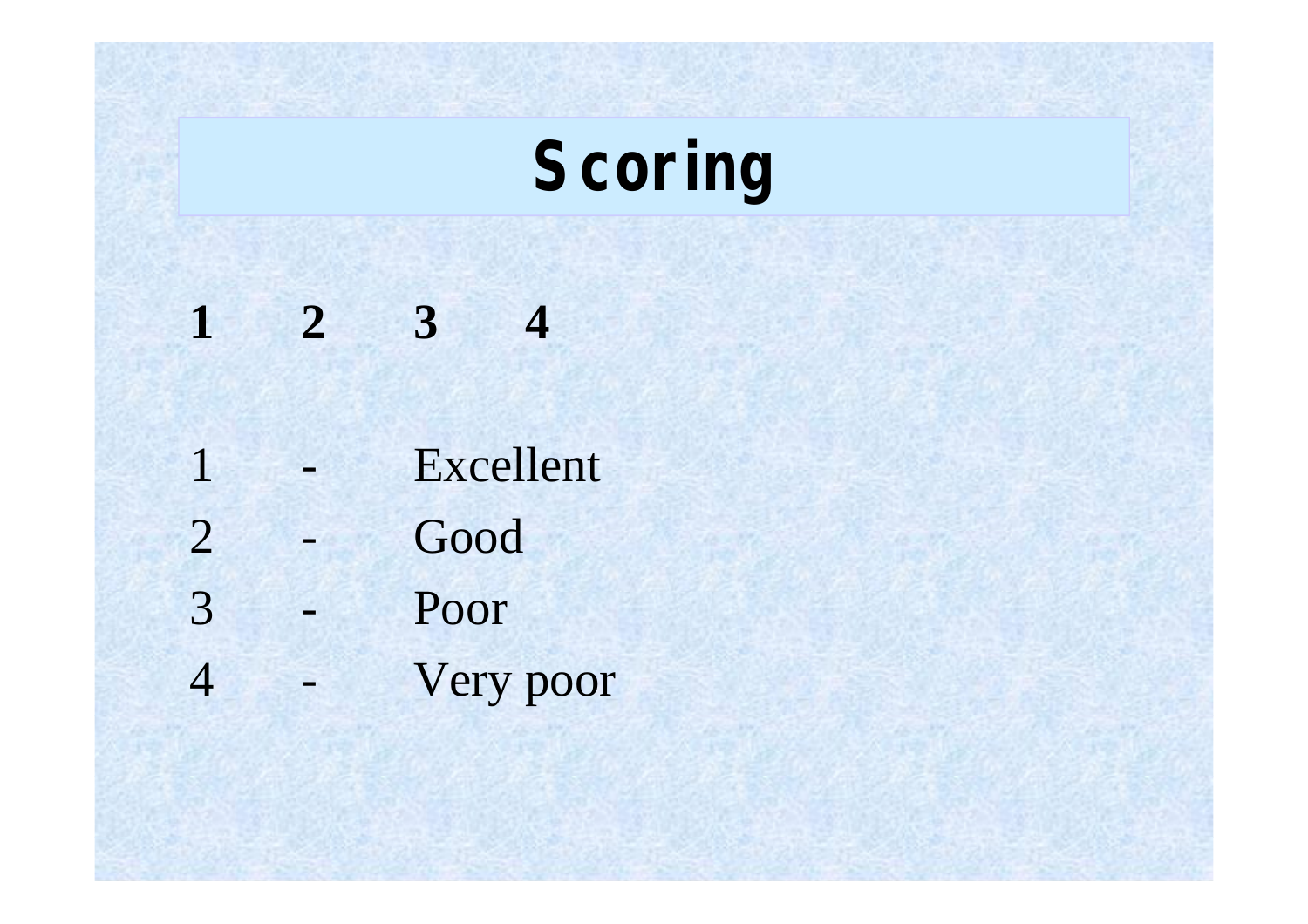# Responses

| <b>Total Participant</b>                                                                                 | 2007                | 2004                             | 2001 |
|----------------------------------------------------------------------------------------------------------|---------------------|----------------------------------|------|
|                                                                                                          | 79                  | 47                               | 58   |
| • Qualitative organic acids                                                                              | 50                  | (31%)                            |      |
| Quantitative organic acids                                                                               | 30                  | (39%)                            |      |
| Quantitative amino acids                                                                                 | 65                  | (32%)                            |      |
| Special assays - urine                                                                                   | 40                  | (31%)                            |      |
| • Special assays - plasma                                                                                | 53                  | (30%)                            |      |
| Purine/pyrimidine<br>$\bullet$<br><b>Acyl carnitines</b><br><b>Proficiency schemes</b><br>Cystine in WBC | 20<br>23<br>36<br>9 | (39%)<br>(31%)<br>(35%)<br>(32%) |      |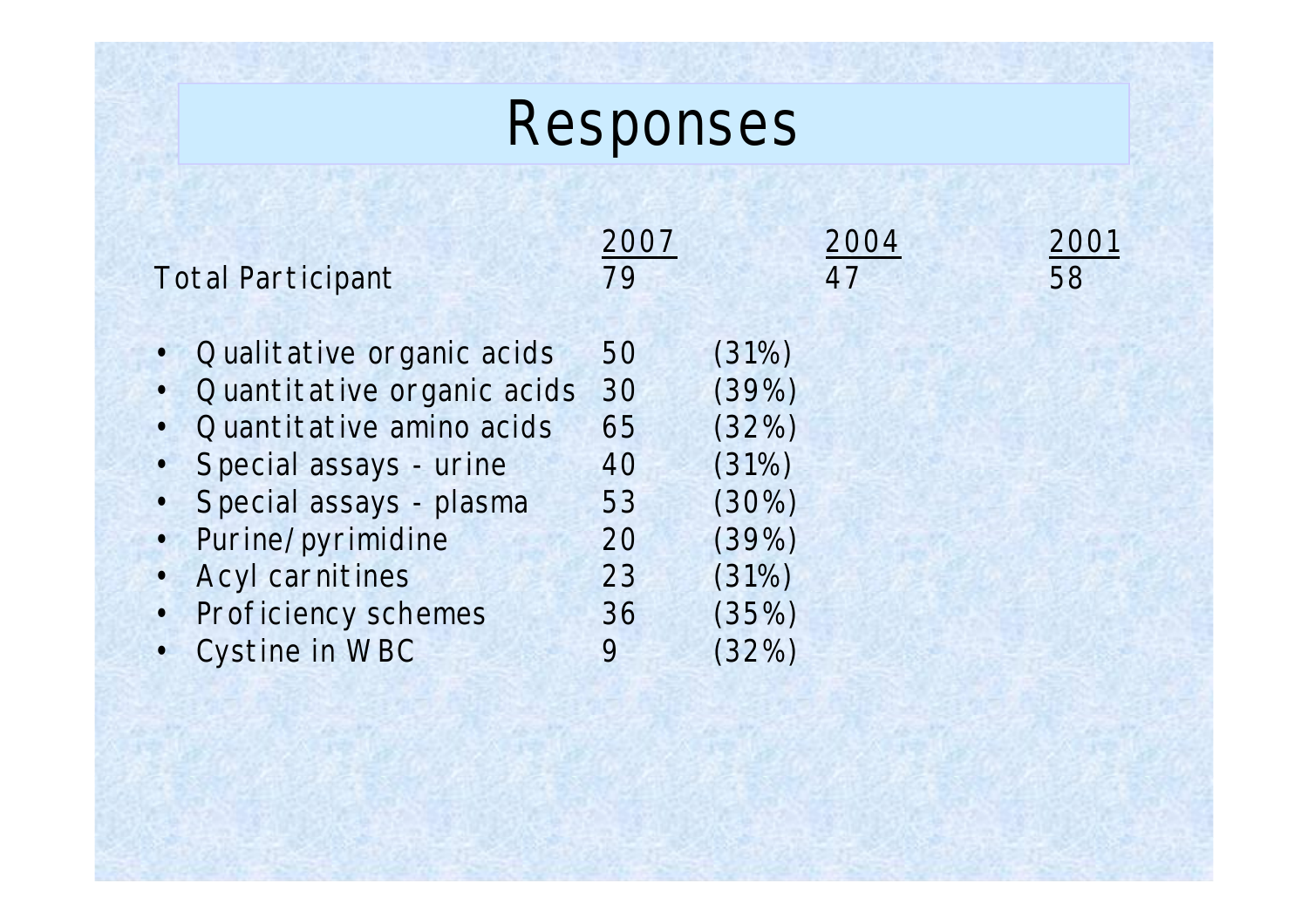| <b>Scores</b>                            | 2007 | 2004 | 2001 |
|------------------------------------------|------|------|------|
| Average in all aspects in all<br>schemes | 1.69 | 1.95 | 2.02 |
|                                          |      |      |      |
| Qualitative organic acids                | 1.61 | 1.96 | 1.88 |
| Quantitative organic acids               | 1.73 | 1.93 | 2.06 |
| Quantitative amino acids                 | 1.71 | 1.92 | 2.04 |
| Special assays - urine                   | 1.76 | 1.90 | 2.08 |
| Special assays - plasma                  | 1.73 | 1.84 | 2.03 |
| Purine/pyrimidine                        | 1.56 | 1.83 | 2.08 |
| <b>Acyl carnitines</b>                   | 1.99 | 2.27 |      |
| <b>Proficiency schemes</b>               | 1.67 | 1.95 | 1.96 |
| Cystine in white blood cells             | 1.43 |      |      |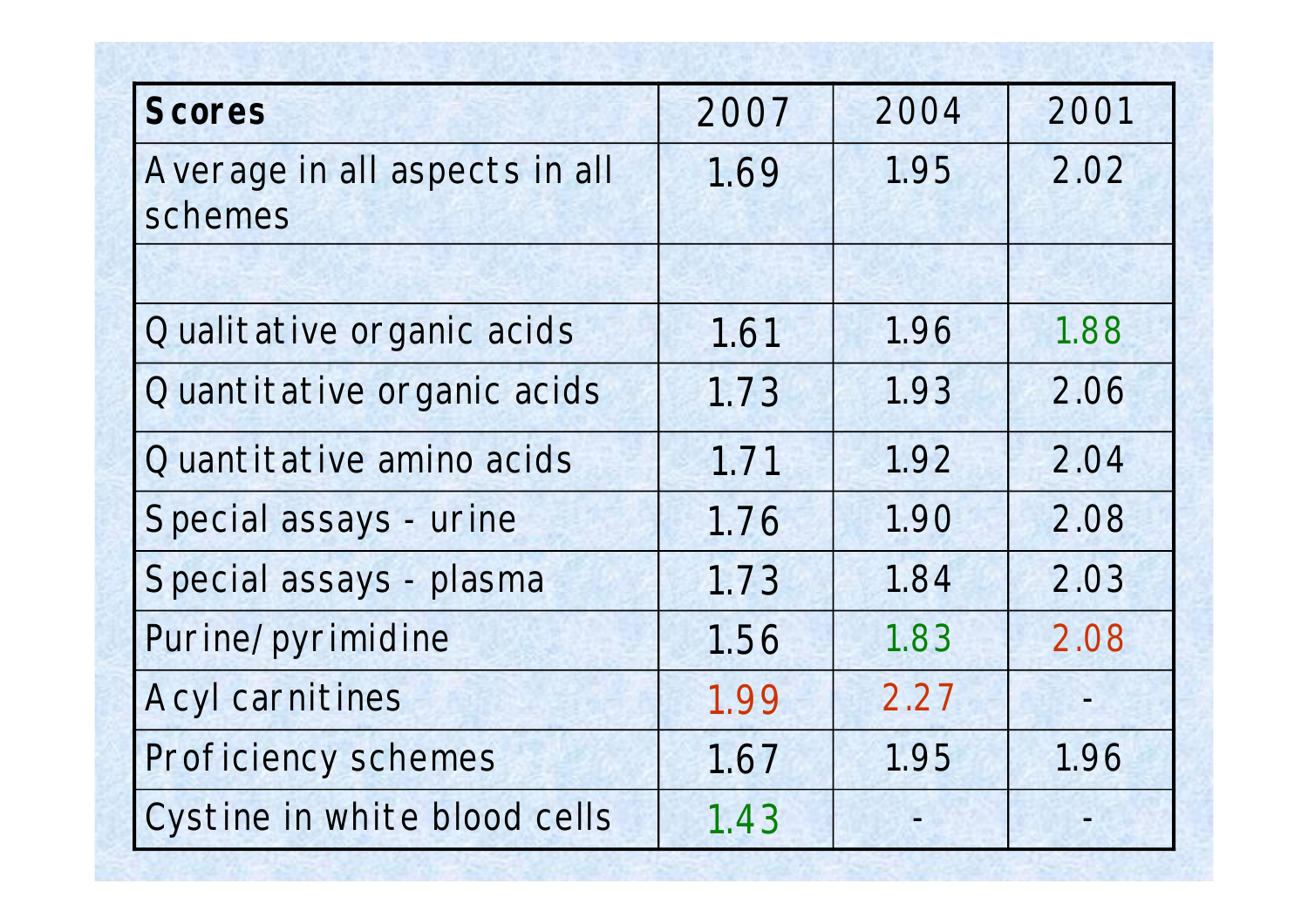# **Frequency of samples**

|                              | 2007 | 2004 | 2001 |
|------------------------------|------|------|------|
| Qualitative organic acids    | 1.6  | 1.9  | 1.9  |
| Quantitative organic acids   | 1.5  | 1.8  | 1.9  |
| Quantitative amino acids     | 1.5  | 1.8  | 1.7  |
| Special assays - urine       | 1.5  | 1.7  | 2.0  |
| Special assays - plasma      | 1.5  | 1.7  | 1.9  |
| Purine/pyrimidine            | 1.4  | 1.8  | 1.8  |
| <b>Acyl carnitines</b>       | 2.2  | 2.3  |      |
| Proficiency schemes          | 1.6  | 1.9  | 1.8  |
| Cystine in white blood cells | 1.2  |      |      |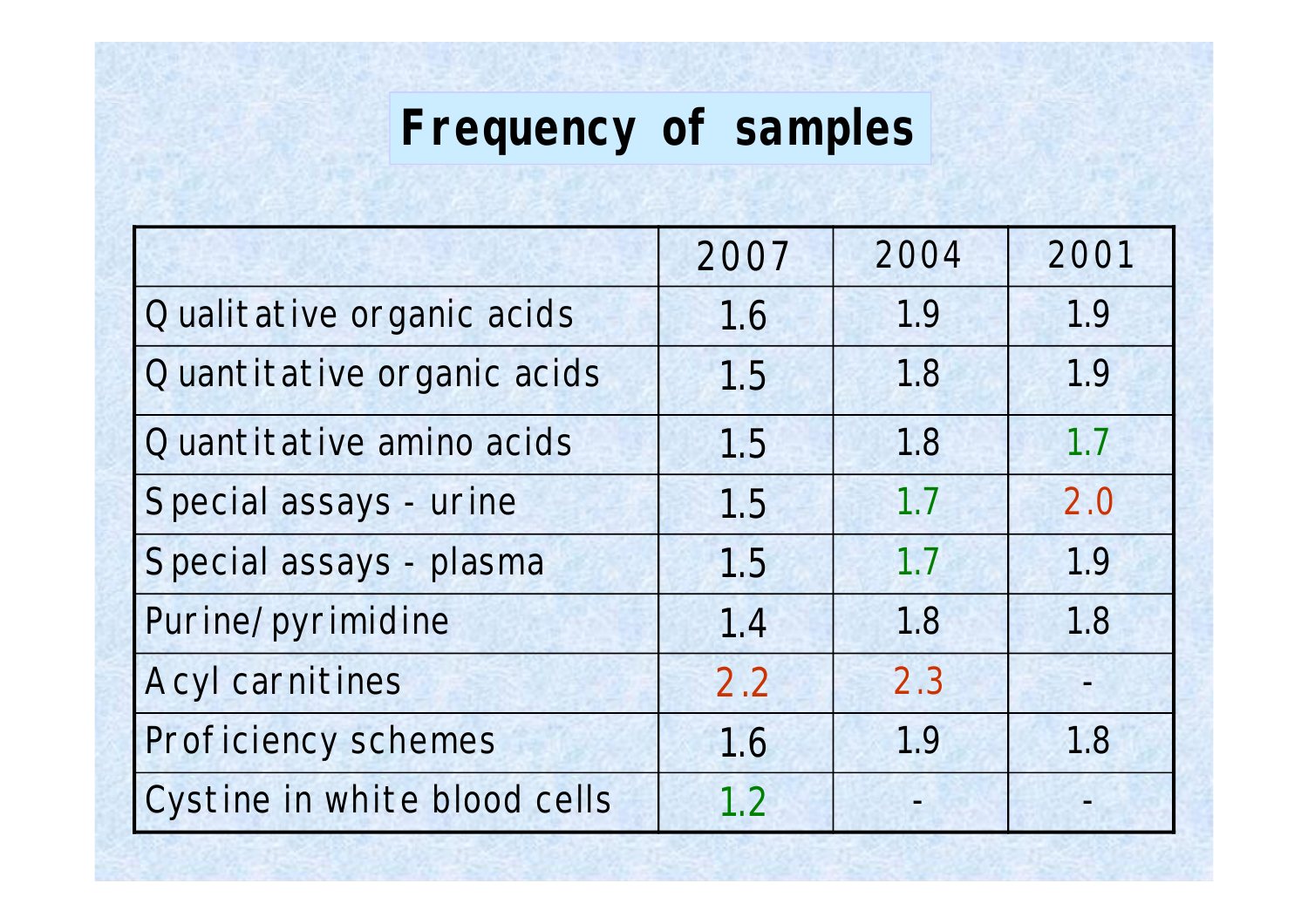## **Sample volume**

|                              | 2007 | 2004 | 2001 |
|------------------------------|------|------|------|
| Qualitative organic acids    | 1.9  | 2.2  | 2.0  |
| Quantitative organic acids   | 1.5  | 1.9  | 1.9  |
| Quantitative amino acids     | 1.6  | 2.1  | 1.7  |
| Special assays - urine       | 2.0  | 1.8  | 2.0  |
| Special assays - plasma      | 1.7  | 2.0  | 2.1  |
| Purine/pyrimidine            | 1.3  | 1.6  | 1.9  |
| <b>Acyl carnitines</b>       | 1.9  | 2.3  |      |
| Proficiency schemes          | 2.2  | 2.2  | 2.1  |
| Cystine in white blood cells | 1.4  |      |      |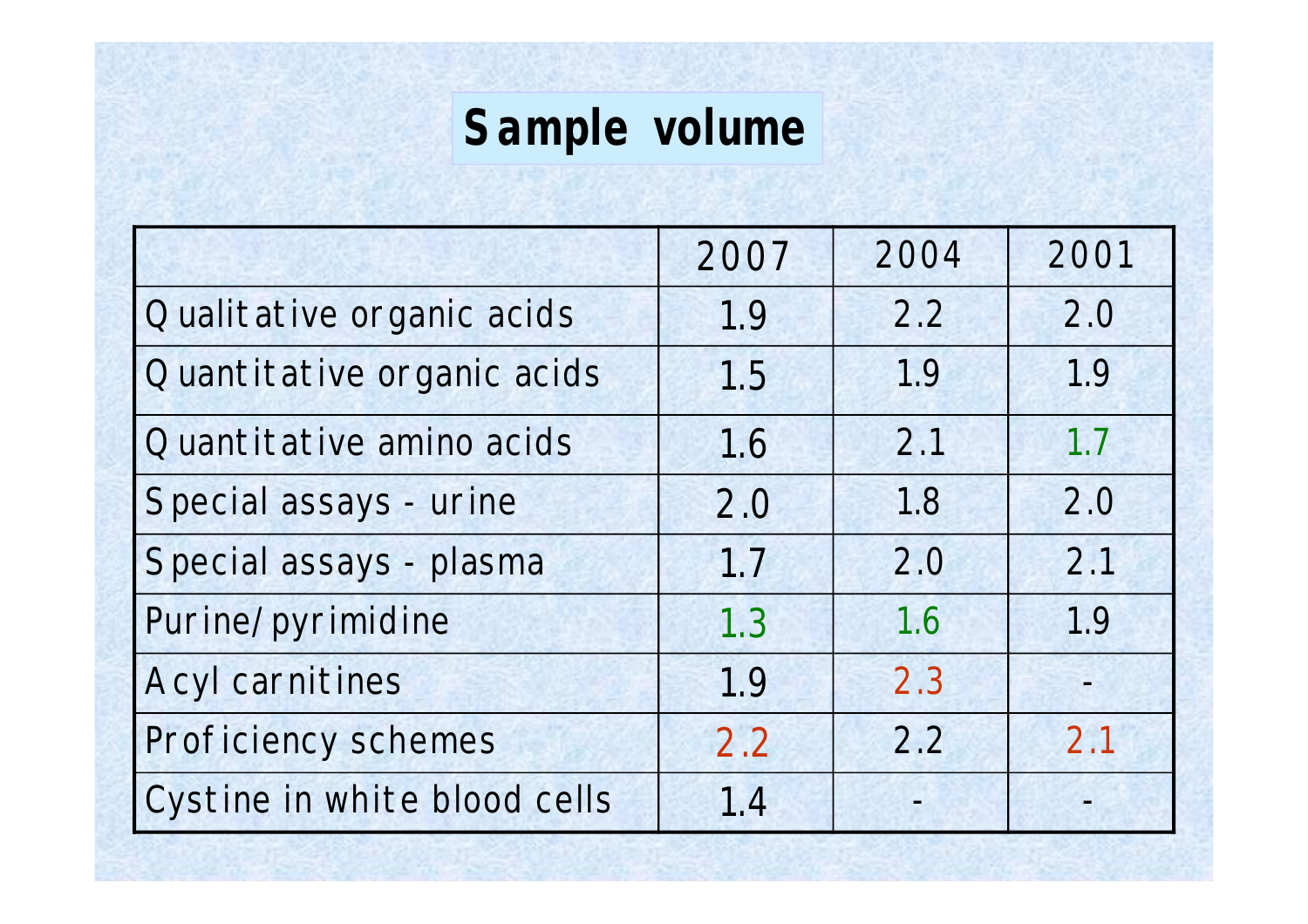### **Appropriateness of analyte concentration**

|                              | 2007 | 2004 | 2001 |
|------------------------------|------|------|------|
| Qualitative organic acids    | 1.4  | 1.8  | 1.5  |
| Quantitative organic acids   | 2.0  | 2.2  |      |
| Quantitative amino acids     | 1.7  | 2.2  | 2.3  |
| Special assays - urine       | 1.9  | 2.0  | 2.2  |
| Special assays - plasma      | 1.8  | 1.9  | 2.1  |
| Purine/pyrimidine            | 1.6  | 1.9  | 2.2  |
| <b>Acyl carnitines</b>       | 1.7  | 2.1  |      |
| Proficiency schemes          | 1.7  | 2.0  | 1.9  |
| Cystine in white blood cells | 1.3  |      |      |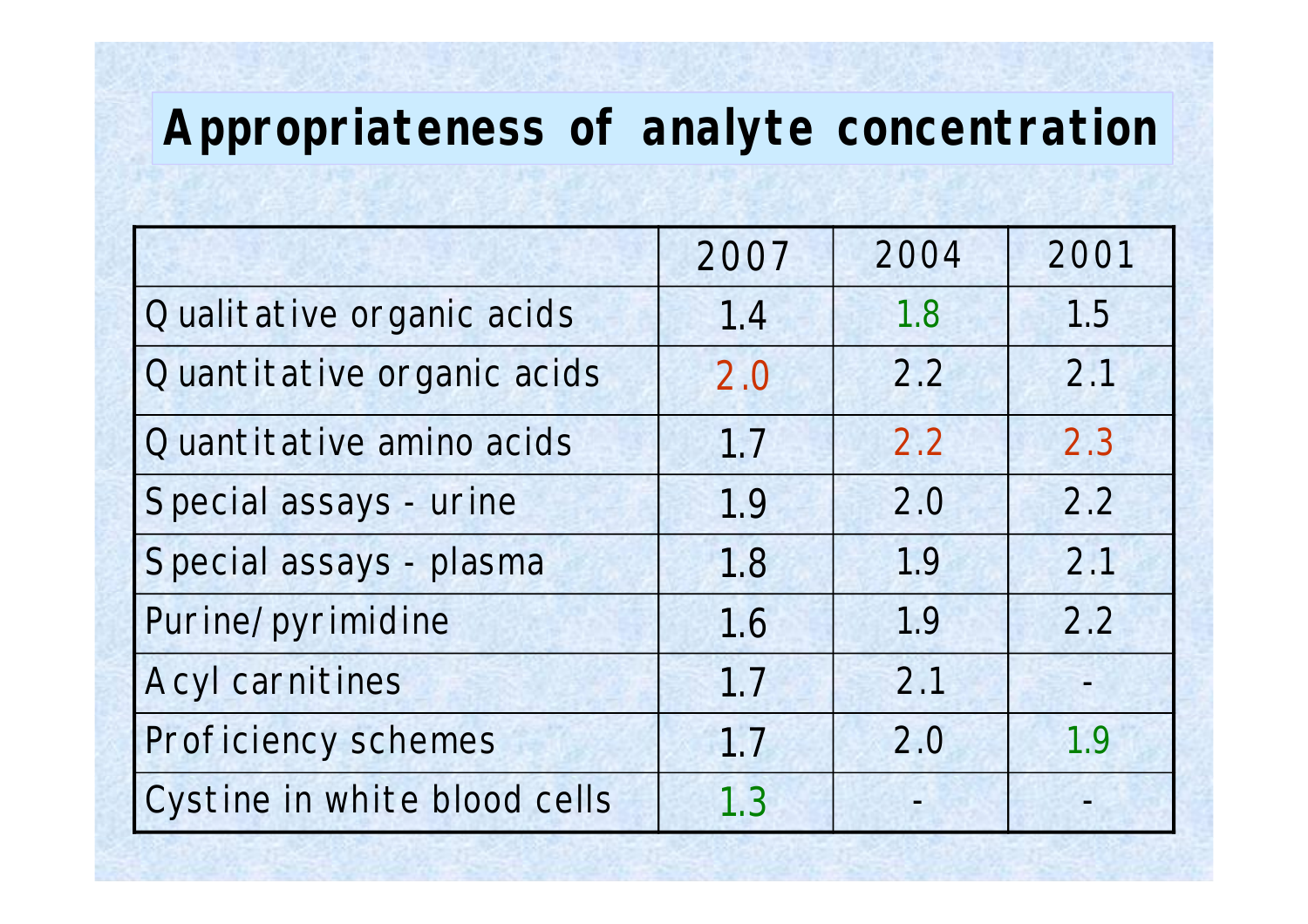### **Adequacy of the report**

|                              | 2007 | 2004 | 2001 |
|------------------------------|------|------|------|
| Qualitative organic acids    | 1.3  | 1.8  | 1.5  |
| Quantitative organic acids   | 1.7  | 2.1  |      |
| Quantitative amino acids     | 1.8  | 2.0  | 2.3  |
| Special assays - urine       | 1.7  | 2.0  | 2.2  |
| Special assays - plasma      | 1.7  | 1.9  | 2.1  |
| Purine/pyrimidine            | 1.4  | 2.0  |      |
| <b>Acyl carnitines</b>       | 1.7  | 2.2  |      |
| Proficiency schemes          | 1.3  | 1.9  | 1.9  |
| Cystine in white blood cells | 1.3  |      |      |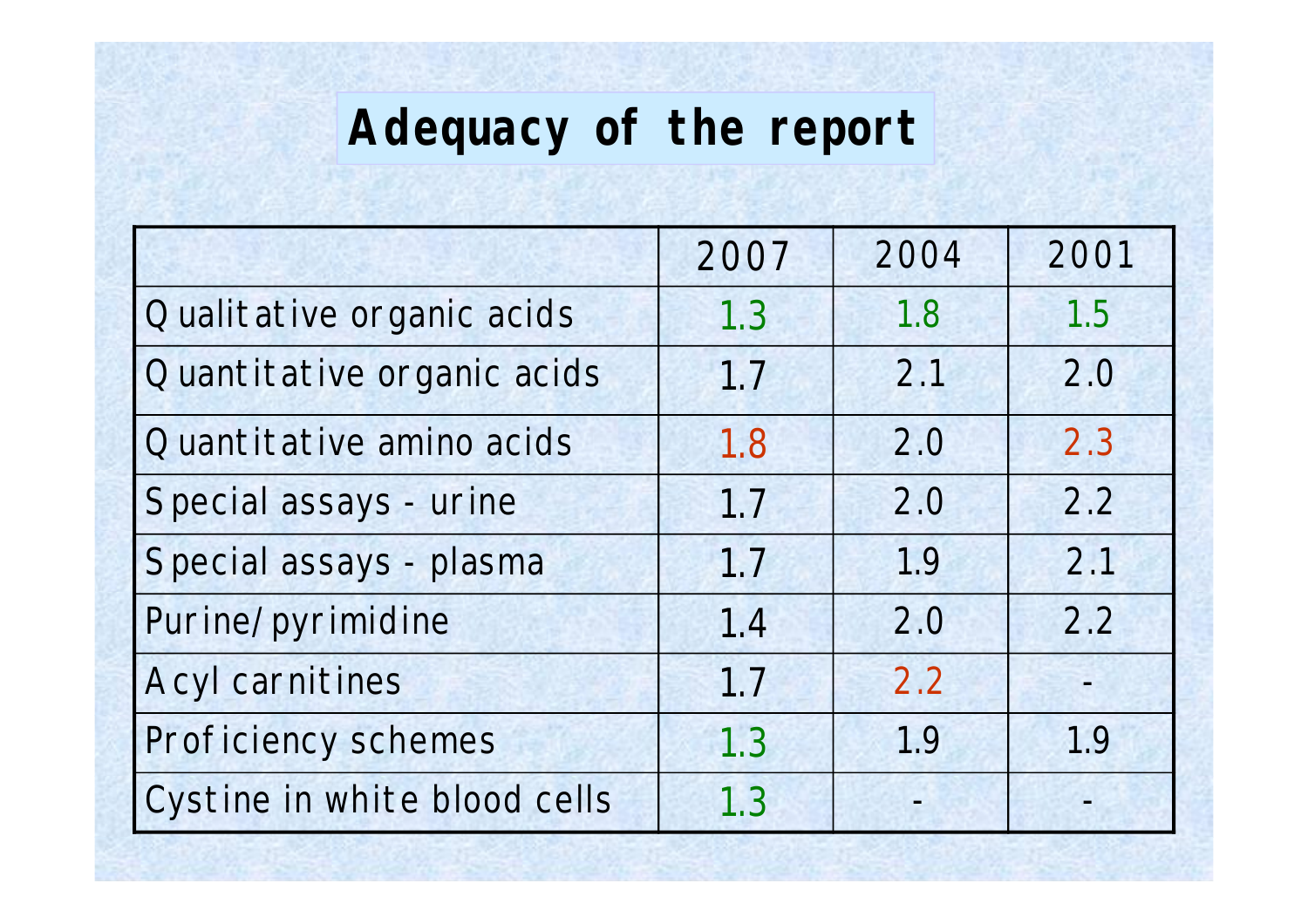## **Website display**

|                              | 2007 | 2004 | 2001 |
|------------------------------|------|------|------|
| Qualitative organic acids    | 2.0  | 2.6  | 2.3  |
| Quantitative organic acids   | 1.9  | 1.9  | 1.9  |
| Quantitative amino acids     | 1.9  | 1.8  | 2.0  |
| Special assays - urine       | 1.8  | 1.9  | 2.0  |
| Special assays - plasma      | 1.8  | 1.9  | 1.9  |
| Purine/pyrimidine            | 1.7  | 1.9  | 2.0  |
| <b>Acyl carnitines</b>       | 2.7  | 2.7  |      |
| Proficiency schemes          | 2.2  | 2.2  | 2.0  |
| Cystine in white blood cells | 1.6  |      |      |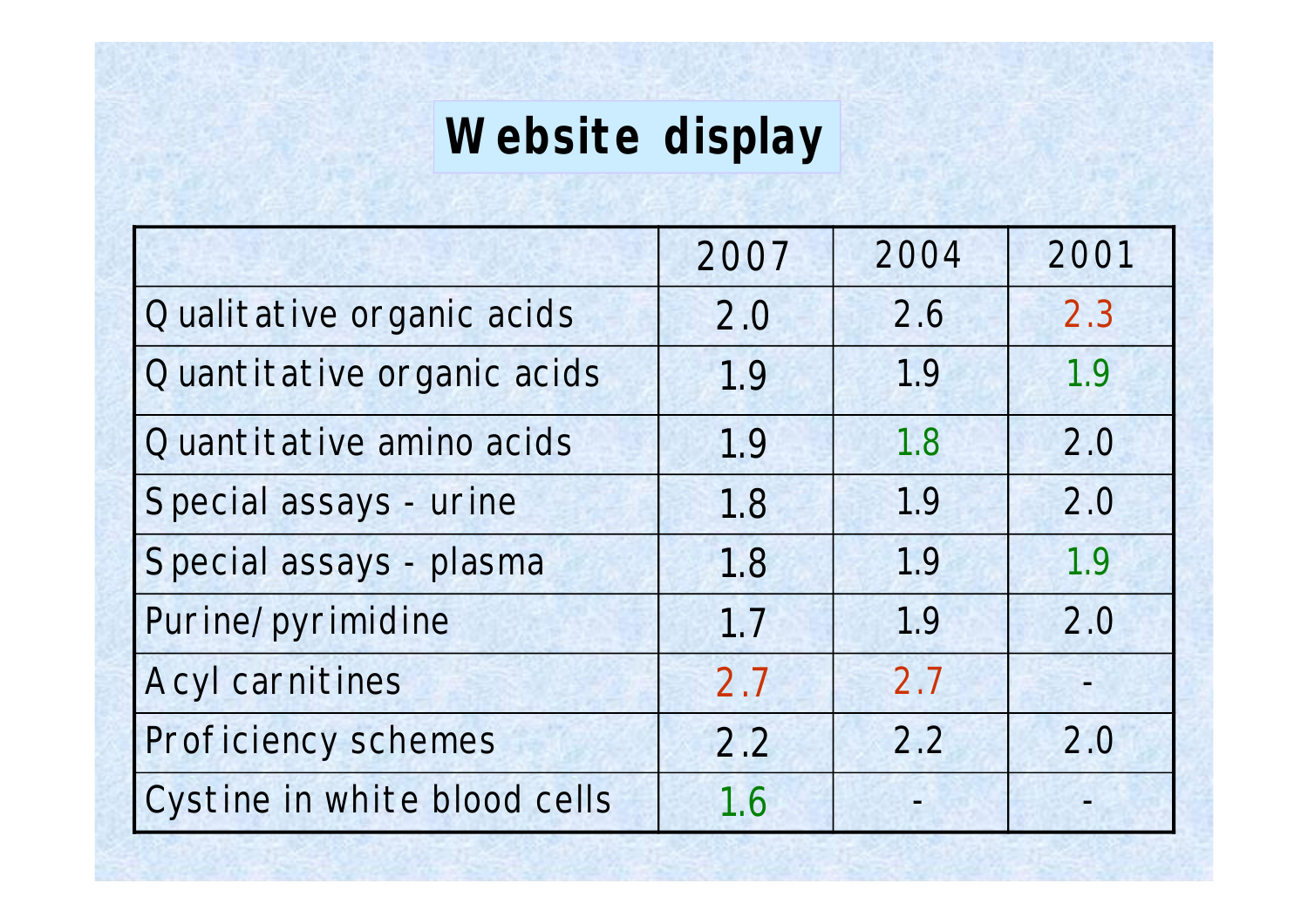### **Usefullness of the annual report**

|                              | 2007 | 2004 | 2001 |
|------------------------------|------|------|------|
| Qualitative organic acids    | 1.4  | 1.7  | 1.9  |
| Quantitative organic acids   | 1.8  | 1.9  | 2.1  |
| Quantitative amino acids     | 1.8  | 1.9  | 2.2  |
| Special assays - urine       | 1.6  | 1.8  | 2.0  |
| Special assays - plasma      | 1.7  | 1.9  | 2.0  |
| Purine/pyrimidine            | 1.6  | 1.9  | 2.4  |
| <b>Acyl carnitines</b>       | 2.1  | 2.0  |      |
| Proficiency schemes          | 1.2  | 1.8  | 2.0  |
| Cystine in white blood cells | 1.5  |      |      |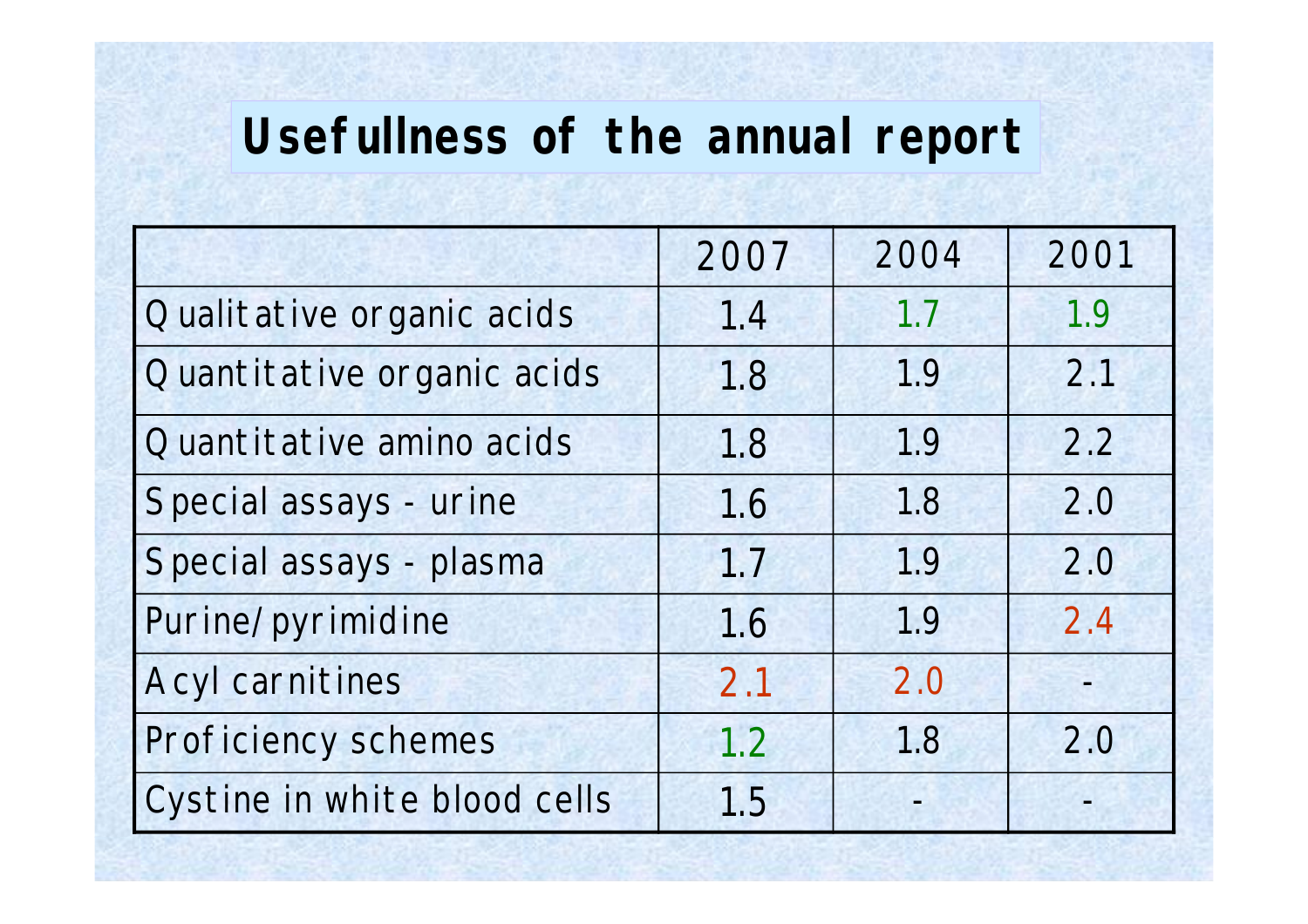### **Value for money**

|                              | 2007 | 2004 | 2001 |
|------------------------------|------|------|------|
| Qualitative organic acids    | 1.7  | 1.8  | 1.8  |
| Quantitative organic acids   | 1.8  | 1.9  | 2.1  |
| Quantitative amino acids     | 1.7  | 1.8  | 2.2  |
| Special assays - urine       | 1.8  | 1.8  | 2.1  |
| Special assays - plasma      | 1.8  | 1.8  | 2.0  |
| Purine/pyrimidine            | 1.8  | 2.2  | 2.1  |
| <b>Acyl carnitines</b>       | 1.9  | 2.2  |      |
| Proficiency schemes          | 1.6  | 1.8  | 1.9  |
| Cystine in white blood cells | 1.5  |      |      |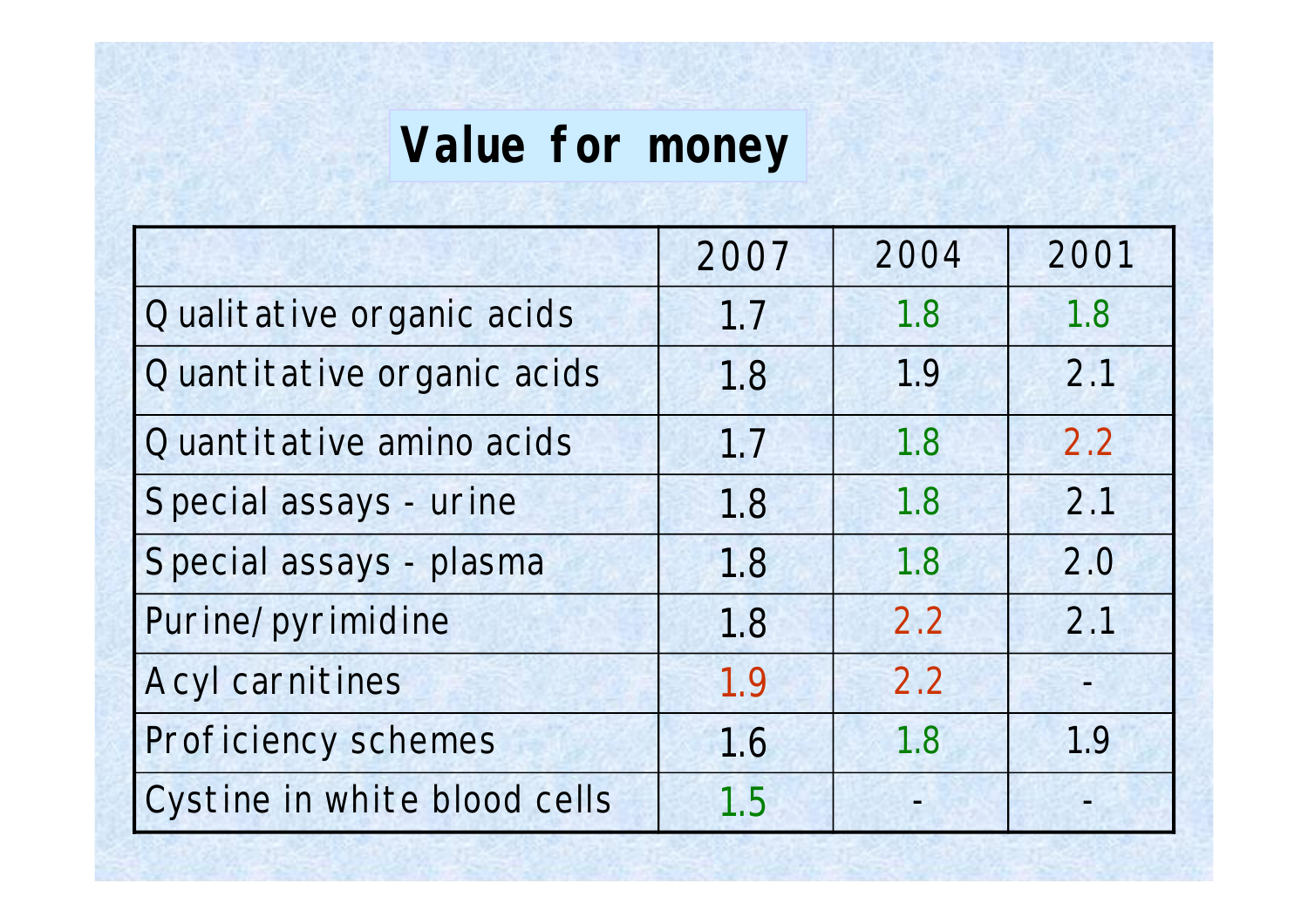# **Billing arrangement**

|                              | 2007 | 2004 | 2001 |
|------------------------------|------|------|------|
| Qualitative organic acids    | 1.7  | 1.9  | 2.1  |
| Quantitative organic acids   | 1.6  | 1.9  | 2.3  |
| Quantitative amino acids     | 1.7  | 1.9  | 2.2  |
| Special assays - urine       | 1.7  | 1.9  | 2.0  |
| Special assays - plasma      | 1.7  | 1.9  | 2.1  |
| Purine/pyrimidine            | 1.7  | 1.9  | 2.0  |
| <b>Acyl carnitines</b>       | 1.7  | 2.5  |      |
| Proficiency schemes          | 1.6  | 1.9  | 2.2  |
| Cystine in white blood cells | 1.5  |      |      |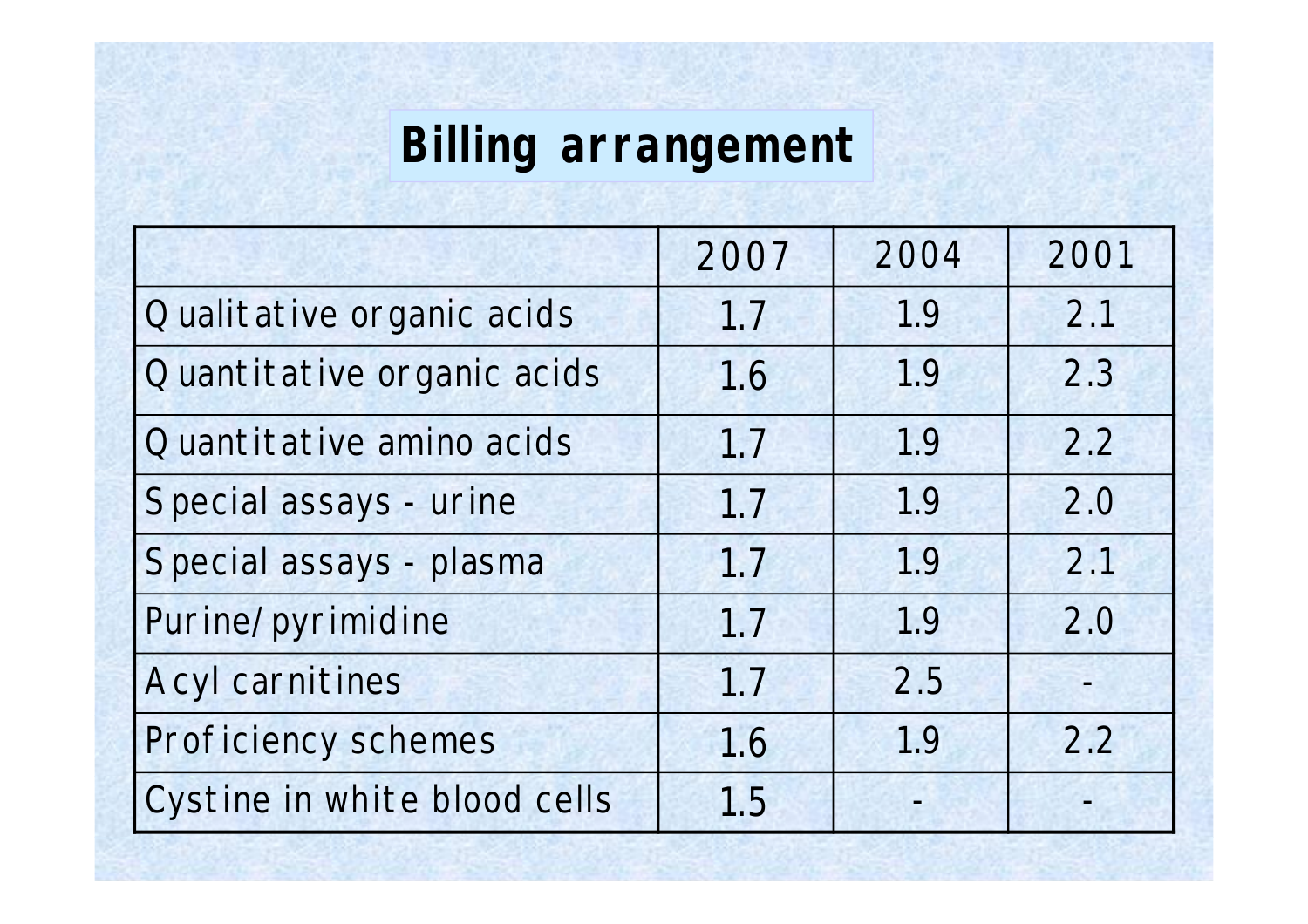### **Quantitative organic acids**

- 3OHglutarate (n=6)
- succinylacetone (n=4)
- Orotate (n=3)
- Oxalate (n=2)
- Vanyllactate (n=2)
- Mevalonate (n=2)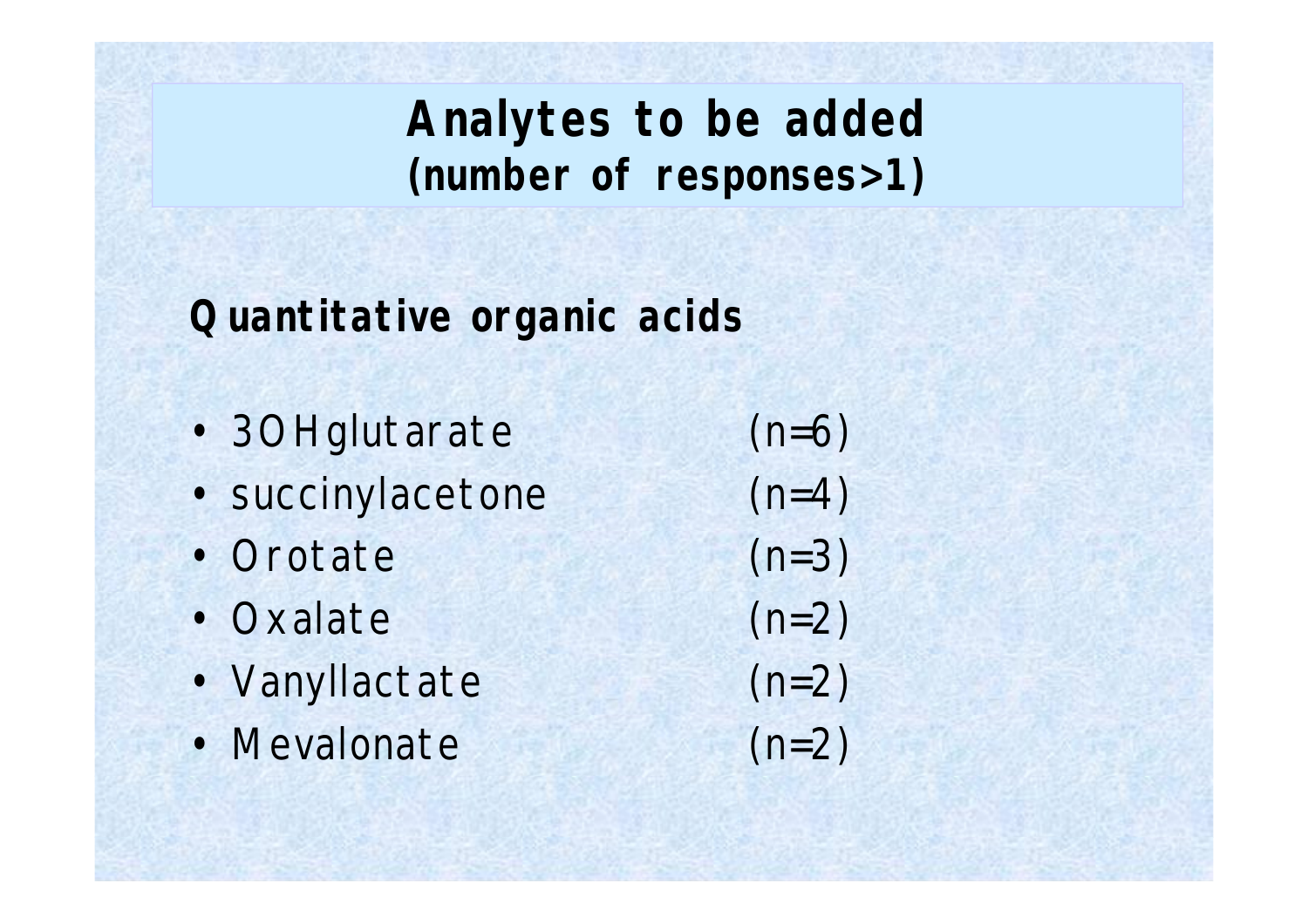### **Quantitative amino acids**

| · Alloisoleucine      | $(n=7)$ |
|-----------------------|---------|
| • Argininosuccinate   | $(n=4)$ |
| • Phosphoethanolamine | $(n=3)$ |
| · Saccharopine        | $(n=3)$ |
| • Homocitrulline      | $(n=2)$ |
| • Tryptophane         | $(n=2)$ |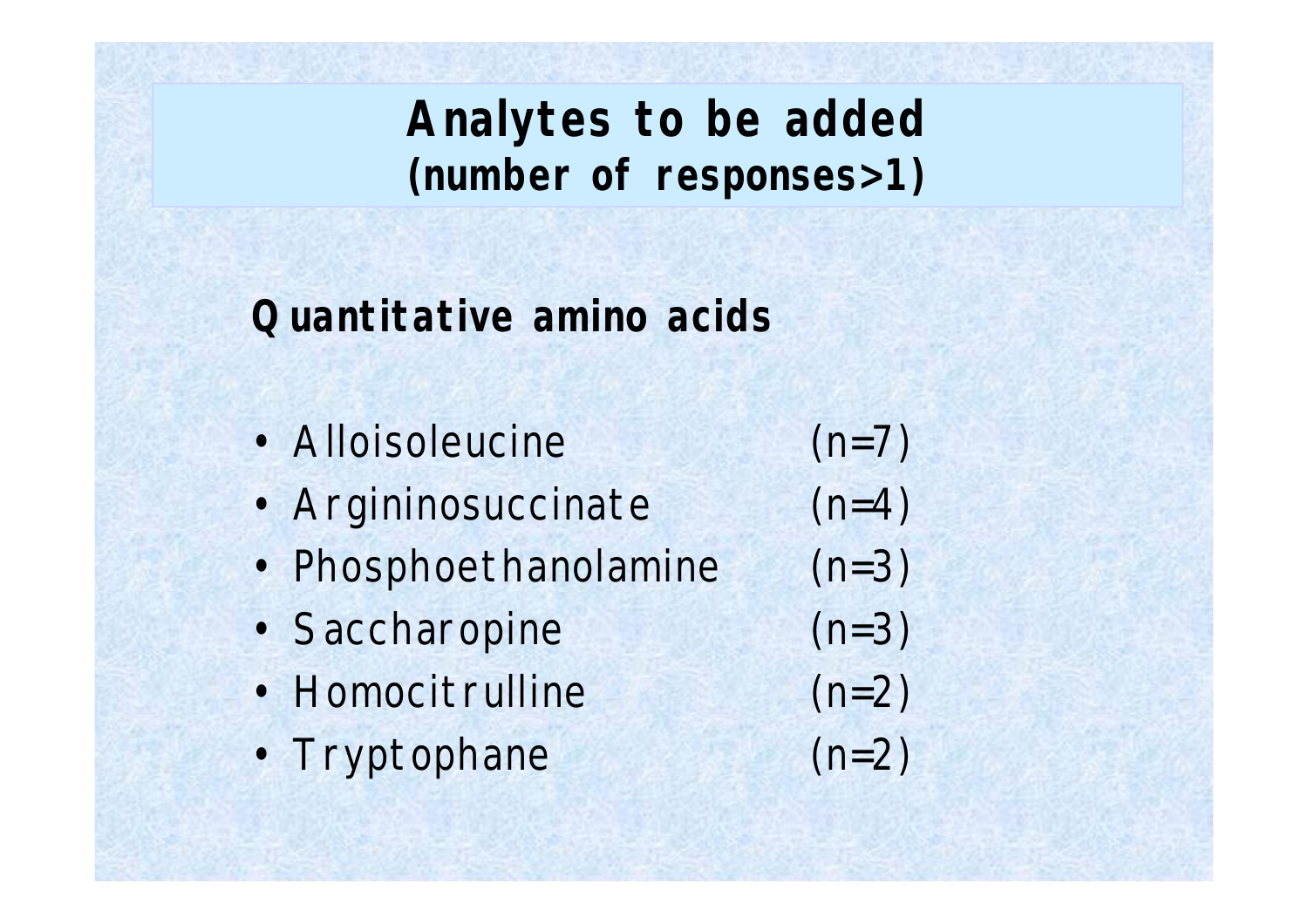**Special assays - urine**

- Galactitol (n=3)
- Mevalonate (n=4)
- 

**Special assays – plasma**

- Total carnitine (n=4)
- Cholestanol (n=3)
- Free fatty acids (n=3)
- Acetoacetate (n=3)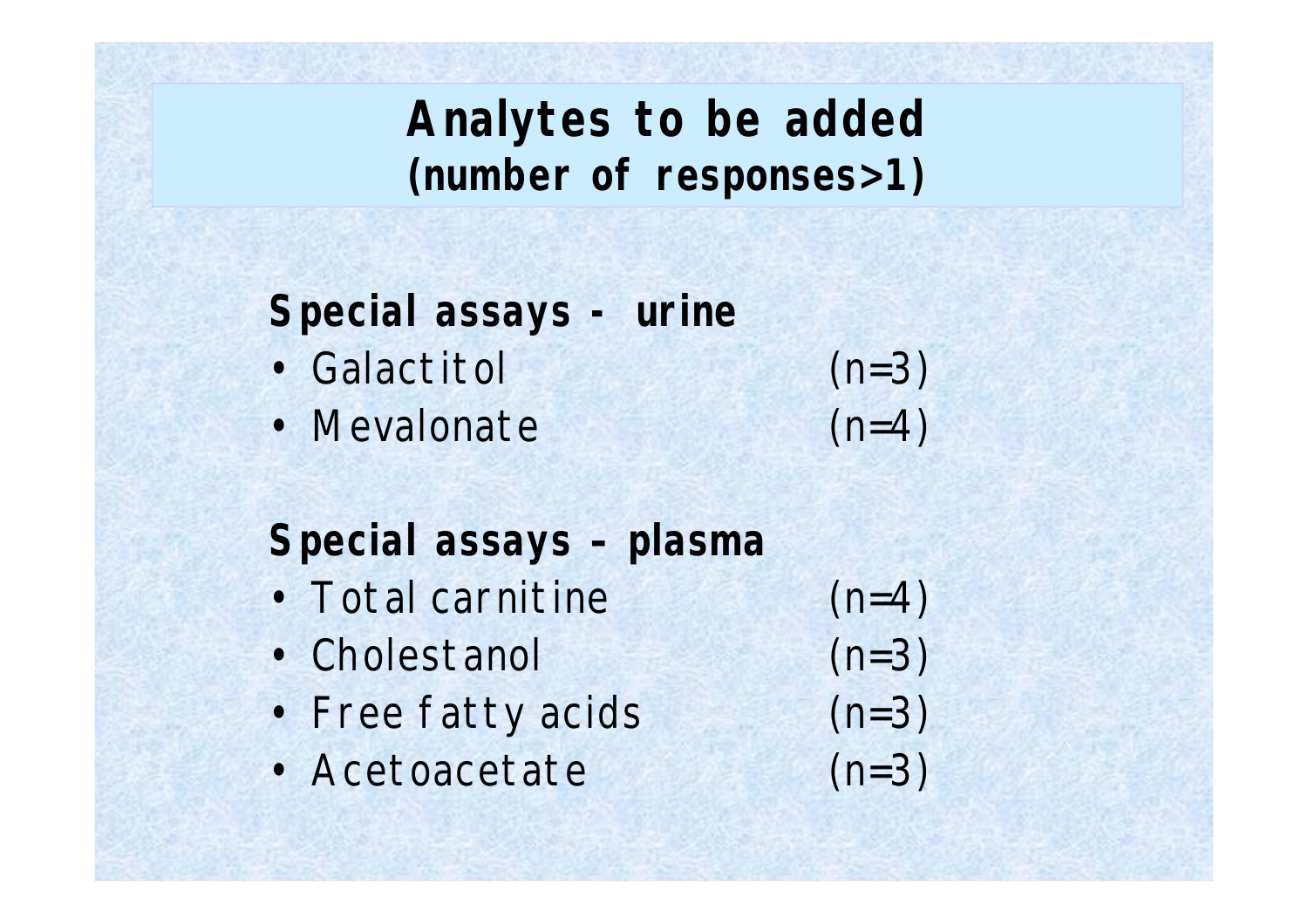**Purine/pyrimidine**

- $\cdot$  SAICAR (n=5)
- Succinyladenosine (n=4)
- 2,8 dihydroxyadenine (n=3)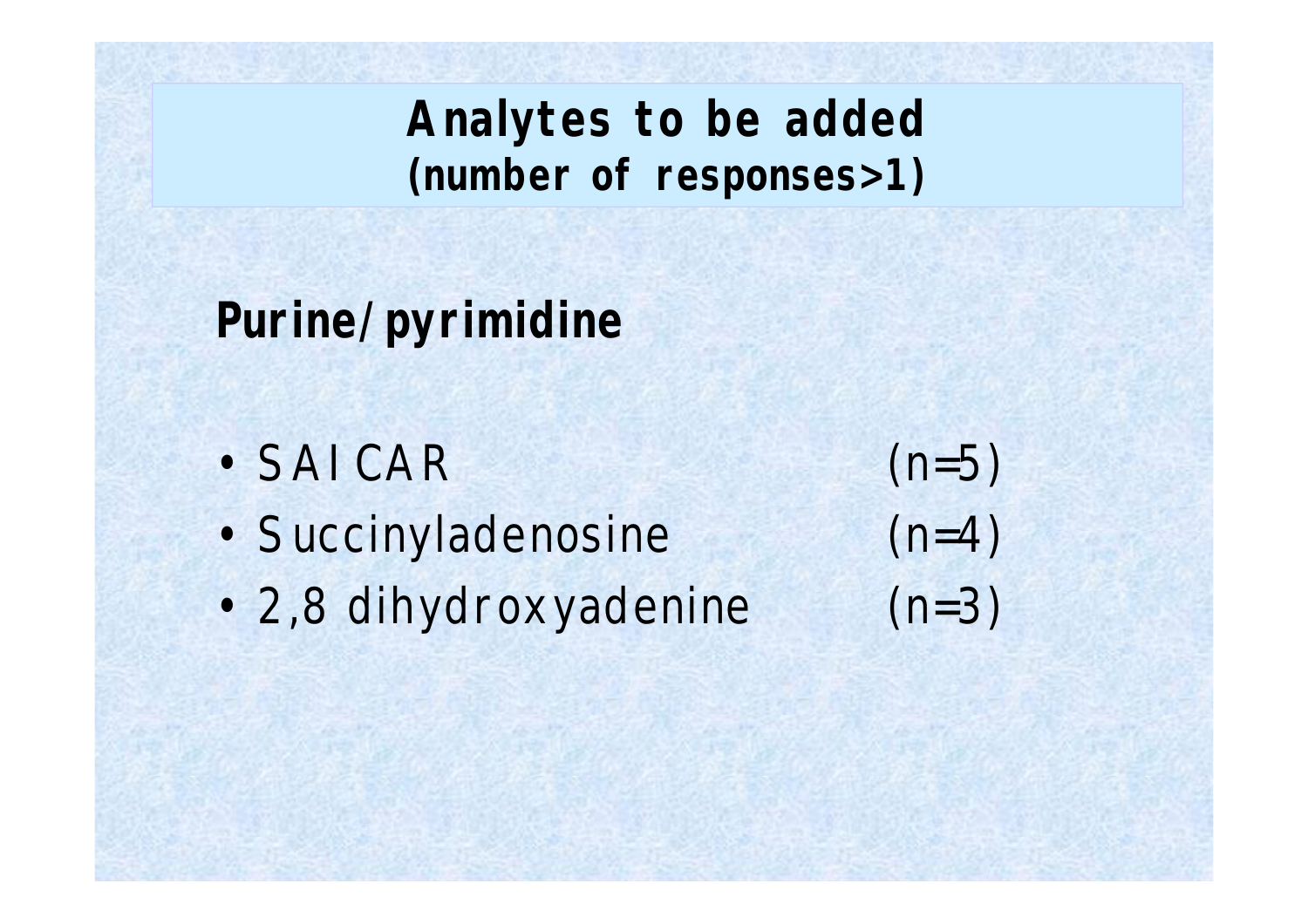**Analytes to be removed (all responses)**

**Quantitative organic acids**

• 4OHbutyrate (n=1)

### **Quantitative amino acids**

- 1CH3histidine (n=5)
- Sulphocysteine (n=5)
- Sarcosine (n=2)
- Homocystine (n=2)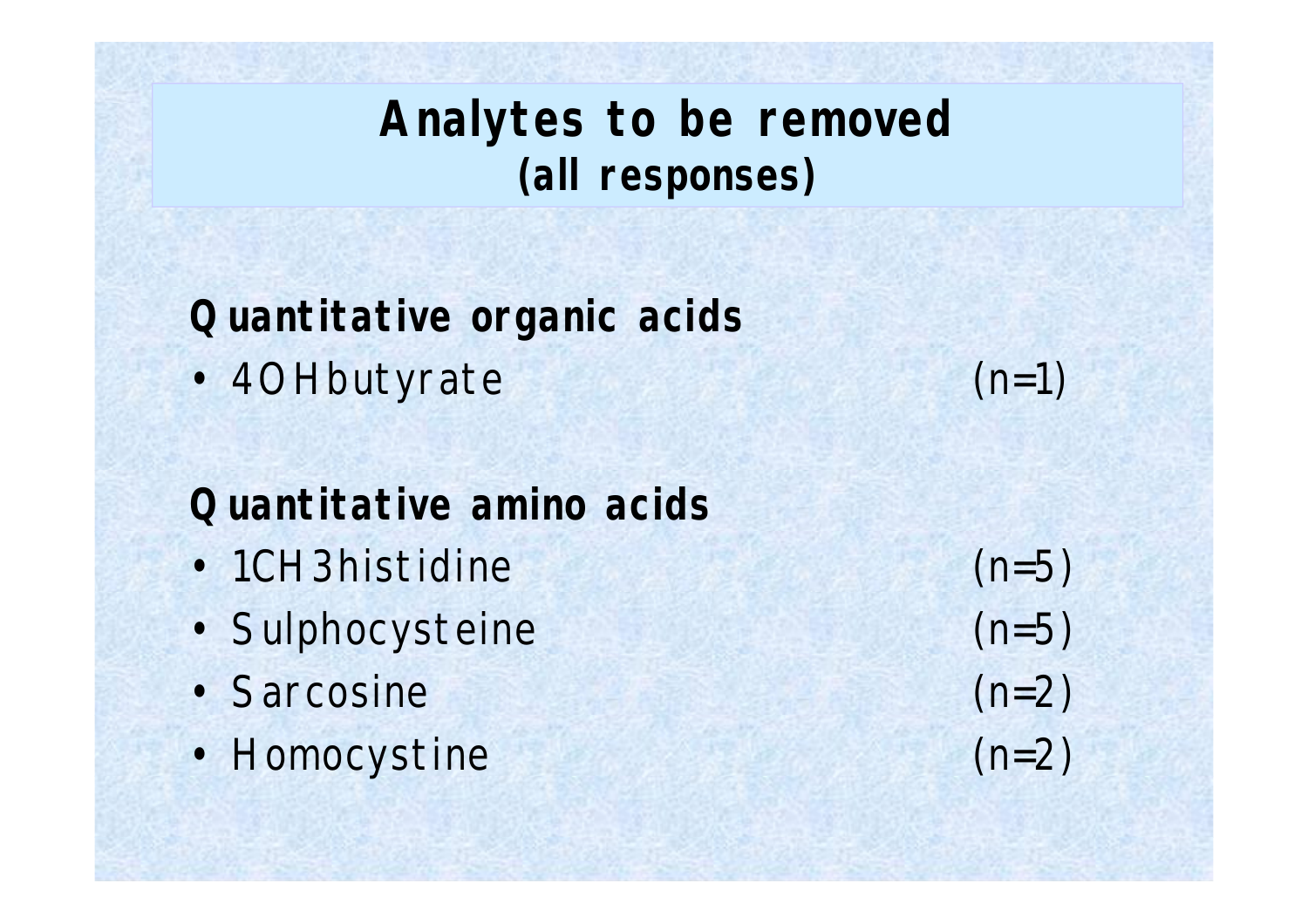**Analytes to be removed (all responses)**

**Special assays – urine**

• hydroxyproline (n=3)

### **Special assays - plasma**

• Galactose (n=1)

### **Purine/pyrimidine**

• creatinine, deoxyuridine, dihydrouracil (n=1)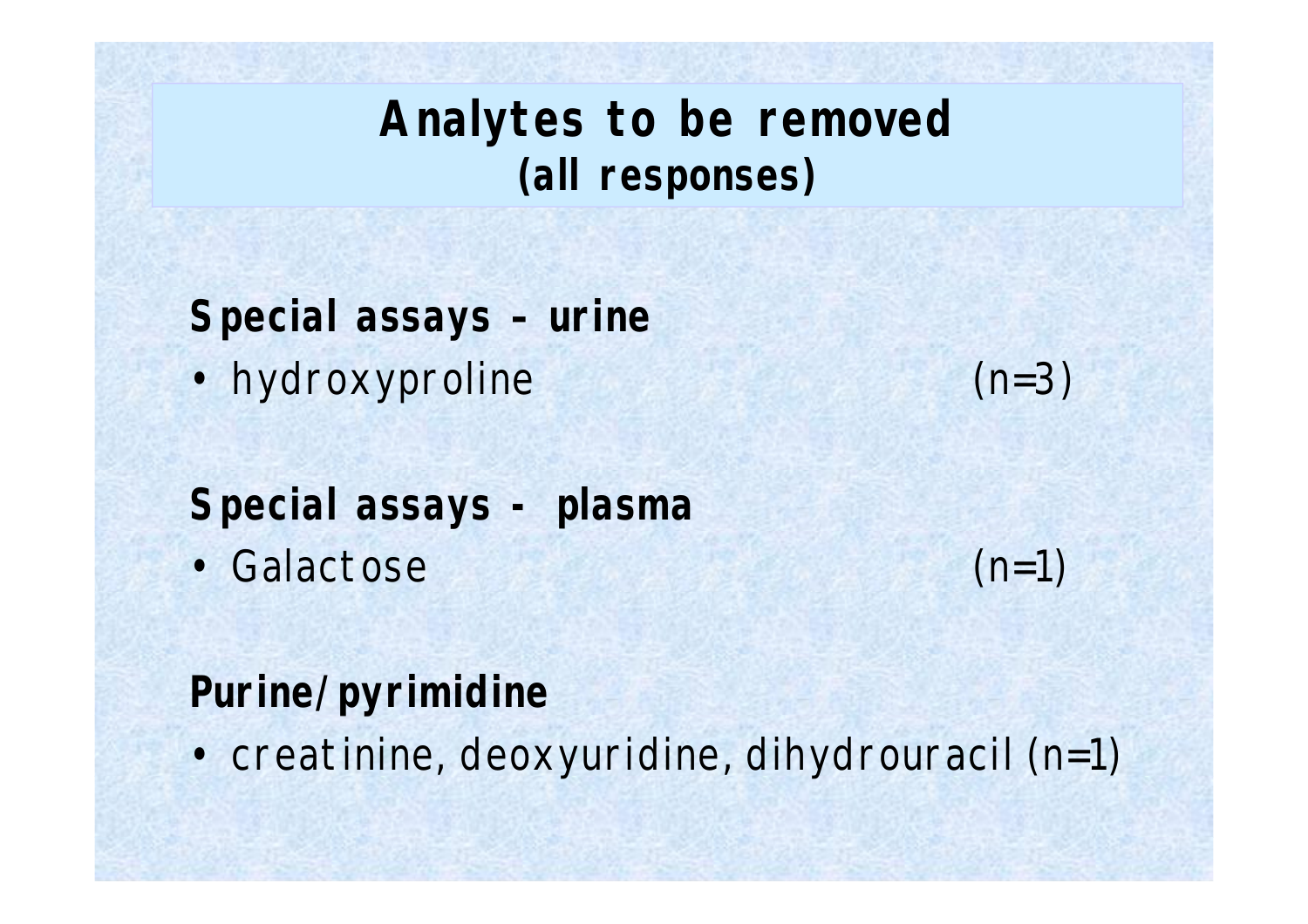## **Remarks, comments, suggestions for improvement (1)**

#### **Scientific experts**

• Never give answer to user comments

### **Website**

- website user friendliness to be improved
- it is difficult to move between the schemes
- the reports printed from the website are difficult to read
- graphical displays for linearity and for comparison with all labs would be helpful
- use of website for qualitative organic acids and proficiency testing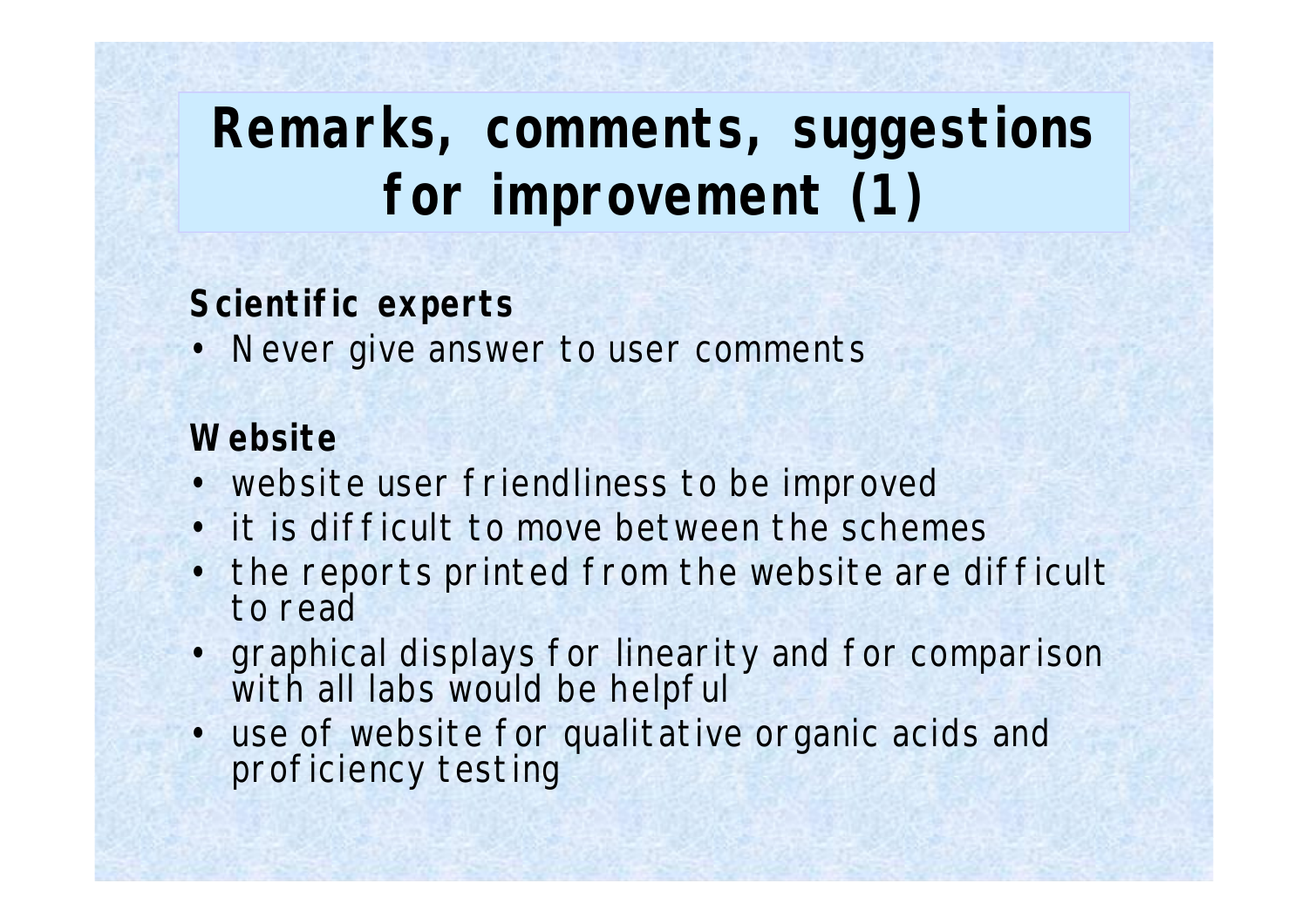## **Remarks, comments, suggestions for improvement (2)**

#### **Quantitative schemes**

- analyte concentrations are sometimes too high or should be closer to what is reported in controls and patients
- distribute samples all along the year (begin before April)

#### **Quantitative amino acids**

- unusual amino acids should not be always the same all along the year
- problem of zero / trace values
- sample volume is too low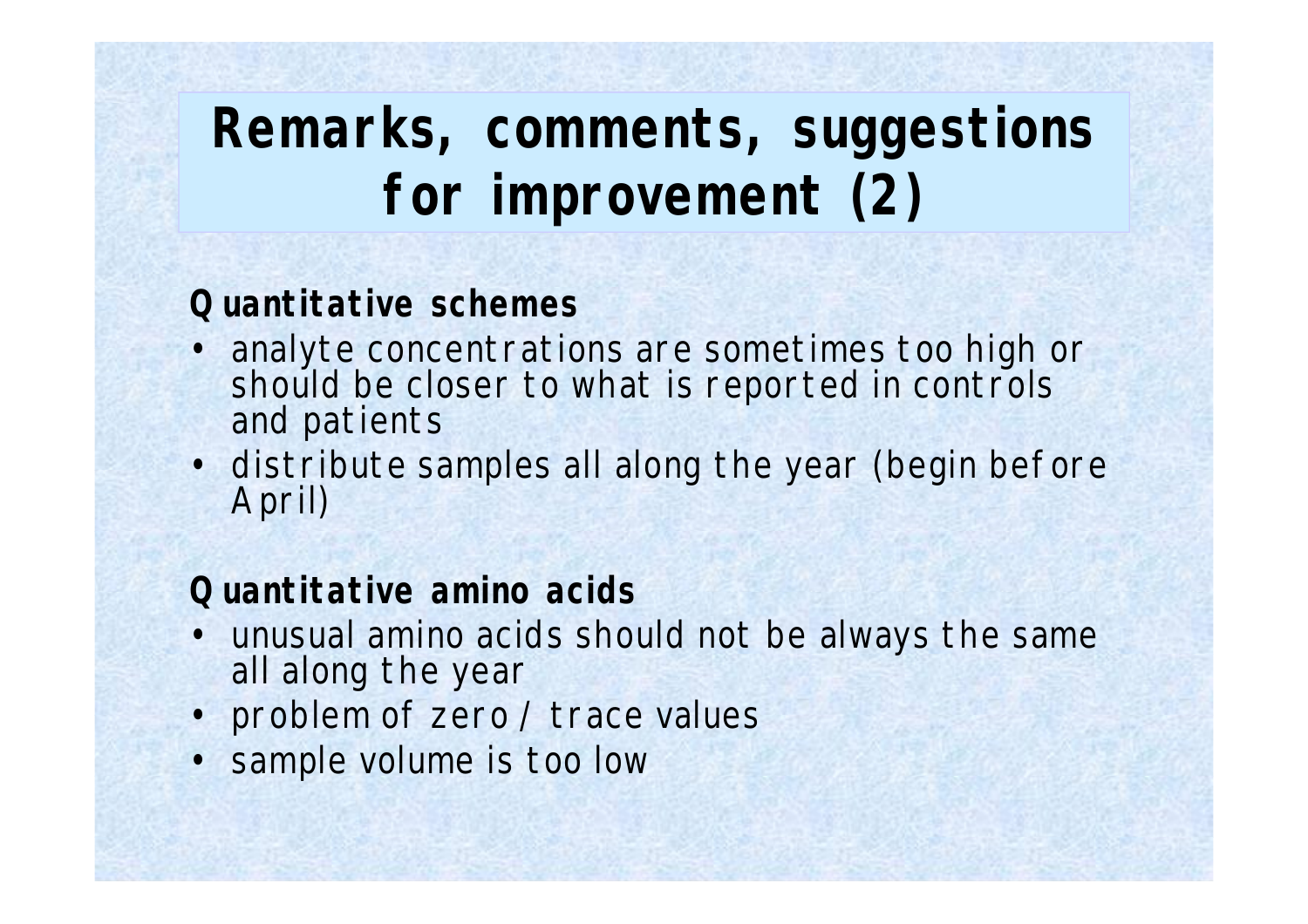## **Remarks, comments, suggestions for improvement (3)**

### **Acylcarnitines**

- the graphs should be provided in the reports
- frequency could be higher
- sample volume is too low
- delay in receiving the reports is approximately 6 months

#### **Proficiency schemes**

- better distribution among the year (2 surveys too close)
- more urine is needed

**The attending to ERNDIM meeting in SSIEM should be less expensive**